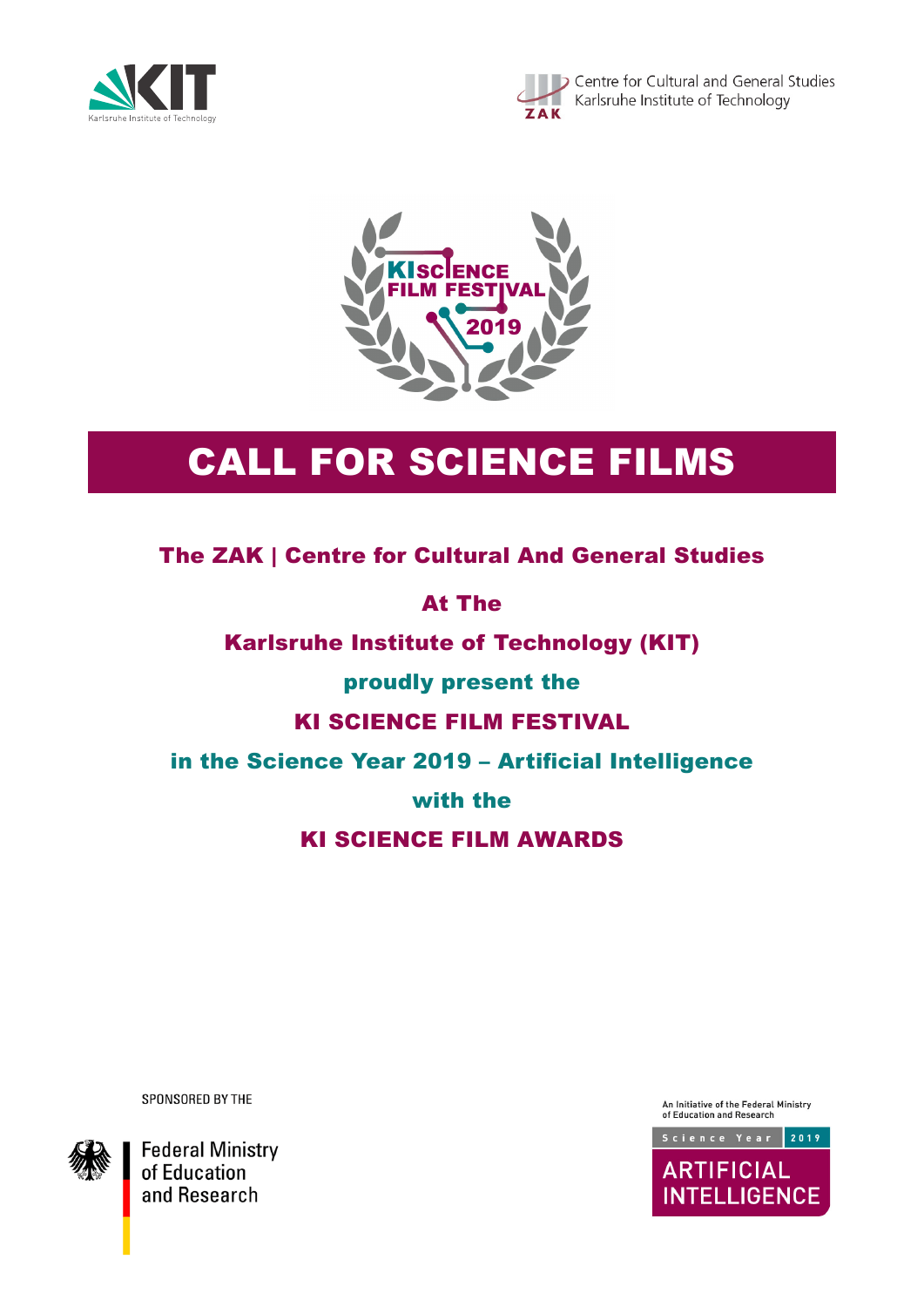# RULES AND TERMS FOR THE KI SCIENCE FILM AWARDS AND THE KI SCIENCE FILM FESTIVAL

On the occasion of "Science Year 2019 - Artificial Intelligence", we invite filmmakers and scientists from all over the world to submit films on Artificial Intelligence (AI) and the science and research on AI. All films nominated are to be presented to the general public at the KI Science Film Festival as well as in the context of KI Science Film On Tour.

## SUBMISSION DEADLINE IS MARCH 31, 2019!

## Earlybird Deadline is March 11, 2019.

#### 1. AIM OF THE COMPETITION

Artificial intelligence is considered a critical technology of the future and is therefore on everyone's minds. Many see it as a promise that makes our lives better and easier, such as in the health and mobility sectors. Others warn of its dangers, painting negative scenarios of a society in which man "loses control". The film competition aims to bring nuanced perspectives regarding AI more into the consciousness of the general public and in so doing foster dialogues about not only its potential, but also its possible drawbacks.

We invite **documentary, essayistic and fictional film contributions** concerning the world of science and research revolving around AI and its effects on society. The KI Science Film Festival will screen the nominated films free of charge on three evenings and organize around the screenings panel discussions with experts. A selection of the nominated works will be shown at the KI Science Film on Tour program in three to five of Karlsruhe's partner cities in Germany.

## 2. WHO CAN PARTICIPATE?

All Filmmakers aged 18 or above are invited to participate in the competition.

#### 3. TOPIC

The film must have a strong thematic relation to Artificial Intelligence in light of its science or research, or the conflict between science and society. Topics can range from explaining the functioning of neural networks to disputes concerning the meaning of intelligence and the concrete scenarios of its application, as well as socio-critical issues surrounding the core topics of AI and science approached through more fictional or more experimental works.

## 4. CATEGORIES, RUNTIME, GENRE AND YEAR OF PRODUCTION

The KI Science Film Award has two categories: **Best Feature Film** (€ 3,000) and **Best Short Film** (€ 2,000).

Additionally, there are three Honorable Mentions (each € 500) awarded to the **best socio-critical contribution**, **special artistic achievement** and the **best newcomer film**, as well as an **Audience Award** (€ 500).

Nominated filmmakers are strongly encouraged to visit Karlsruhe for the duration of the Festival (3rd to 5th of July 2019) and attend the award ceremony. Travel fees for journeys from inside Europe as well as a hotel stay for the duration of the Festival will be covered by the KI Science Film Festival.

Films of all **genres** may be submitted, as long as there is a clear relation to the topic AI and Science is evident. Short Films may not be longer than 30 minutes, Feature films need to have a length of 30 up to 60 minutes.

Submissions may not be older then three years (2016 or later).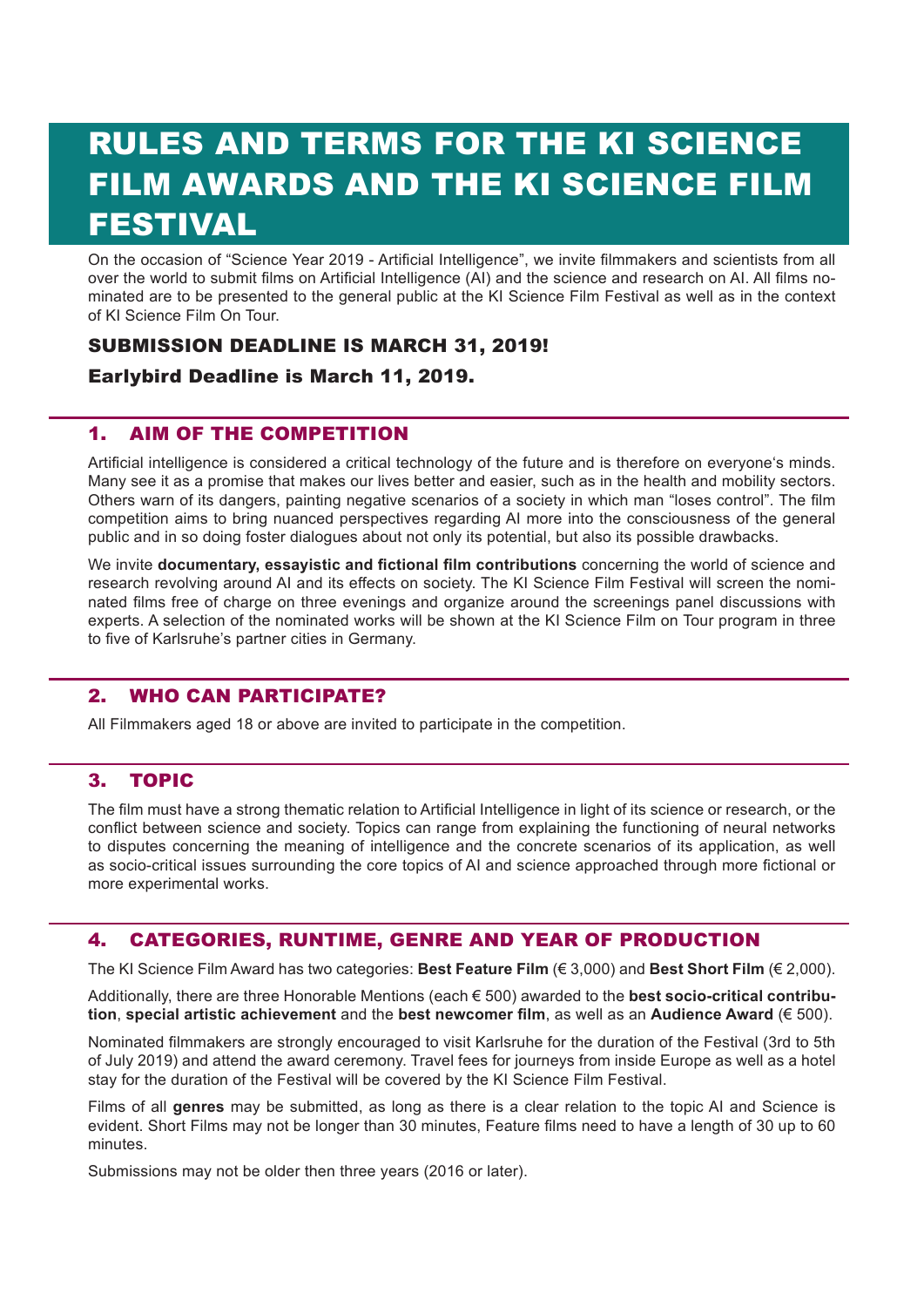#### 5. SUBTITLING

Submissions need to be in either German or English language or have either German or English subtitles. The subtitles need to be hard coded into the final file (Open Captions).

#### 6. FESTIVAL AND AWARDS

Aus allen Einreichungen werden von einer Jury zwölf Finalisten-Filme (Shortlist) festgelegt. Diese werden From the films submitted an expert jury will nominate (shortlist) twelve finalists. These are screened at the KI Science Film Festival in Karlsruhe from the 3rd to the 4th of July 2019 at the ZKM | Center for Art and Media and in the Filmtheater Schauburg. The award ceremony will take place on July 5, 2019 as an open-air gala in the Otto-Dullenkopf Park in Karlsruhe as part of the Karlsruhe Science Festival EFFEKTE.

On Friday, July 5, 2019 the winners of the KI Science Film Award are announced at the EFFEKTE festival. The prizes awarded consist of a cash amount of  $\epsilon$  3,000, certificate and trophy for Best Feature Film and  $\epsilon$ 2,000, certificate and trophy for Best Short Film.

In addition, the jury bestows three Honorable Mentions for special artistic achievement, best socio-critical contribution and best newcomer film (€ 500 each). The audience selects the winner of the Audience Award, which is also awarded with  $\epsilon$  500.

The twelve nominated filmmakers are invited to attend the festival in Karlsruhe. Overnight stays and travel expenses within Europe are covered by the KI Science Film Fest.

#### 7. WINNING CRITERIA

An expert jury consisting of renowned persons from the fields of film, science, and culture will select the winners of the competition based on the following criteria:

- Originality of the idea
- Quality of content (scientific / socio-critical relevance)
- **Storytelling and montage**
- **Educational quality**
- **Audiovisual quality**
- Outreach
- Relevance to the topic Al/Science

#### 8. REGISTRATION AND SUBMISSION OF WORKS

Registration and submission of films is exclusively online via FilmFreeway: https://filmfreeway.com/ki-sff

#### SUBMISSION DEADLINE IS MARCH 31, 2019.

Early-Bird Deadline is the March 11, 2019.

#### Submission fees:

- **\$ 15 Standard Fee (\$ 10 for Students)**
- **5 10 Early Bird (\$5 for Students)**

Candidates will be notified mid of May 2019 if they have been shortlisted or not. All shortlisted works need to be made available to the KI Science Film Festival as a digital file (.mpeg, .avi, mp4 or .mov) within two weeks of notification. A DCP file can be used upon request.

The KI Science Film Festival accepts only digital submissions: no Blue Rays or USB drives unless specifically cleared with the Festival beforehand!

If you have troubles submitting your work, do not hesitate to contact the organizers of the KI Science Film Festival.